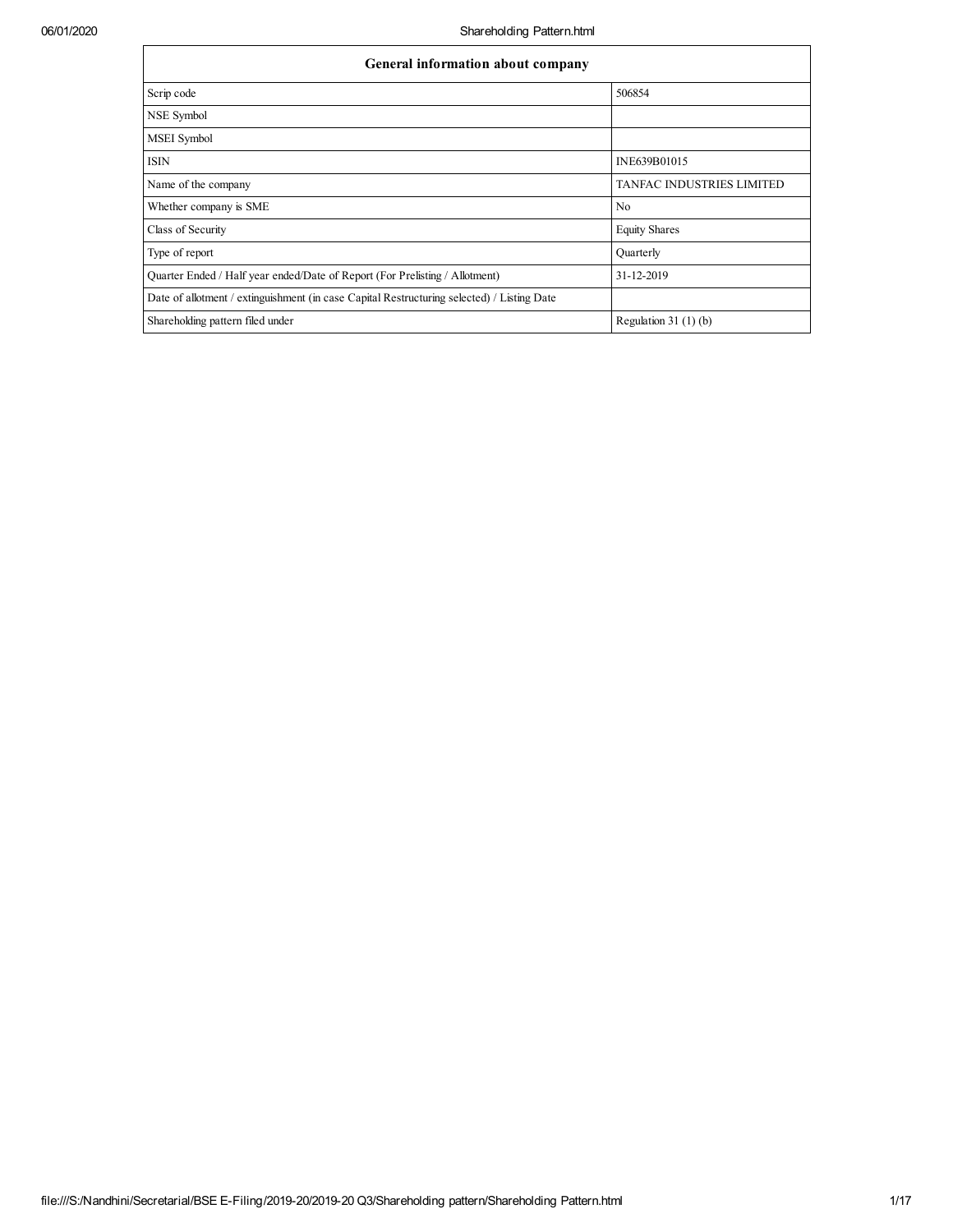|                         | Declaration                                                                               |                |                                |                       |                             |  |  |  |  |  |
|-------------------------|-------------------------------------------------------------------------------------------|----------------|--------------------------------|-----------------------|-----------------------------|--|--|--|--|--|
| Sr.<br>N <sub>0</sub>   | Particular                                                                                | Yes/No         | Promoter and<br>Promoter Group | Public<br>shareholder | Non Promoter-<br>Non Public |  |  |  |  |  |
| 1                       | Whether the Listed Entity has issued any partly paid up shares?                           | N <sub>0</sub> | N <sub>0</sub>                 | N <sub>0</sub>        | N <sub>0</sub>              |  |  |  |  |  |
| $\overline{2}$          | Whether the Listed Entity has issued any Convertible Securities?                          | N <sub>0</sub> | N <sub>0</sub>                 | N <sub>0</sub>        | N <sub>0</sub>              |  |  |  |  |  |
| $\overline{\mathbf{3}}$ | Whether the Listed Entity has issued any Warrants?                                        | No             | N <sub>0</sub>                 | N <sub>0</sub>        | N <sub>0</sub>              |  |  |  |  |  |
| $\overline{4}$          | Whether the Listed Entity has any shares against which<br>depository receipts are issued? | No             | N <sub>0</sub>                 | N <sub>0</sub>        | N <sub>0</sub>              |  |  |  |  |  |
| 5                       | Whether the Listed Entity has any shares in locked-in?                                    | N <sub>0</sub> | N <sub>0</sub>                 | N <sub>0</sub>        | N <sub>0</sub>              |  |  |  |  |  |
| 6                       | Whether any shares held by promoters are pledge or otherwise<br>encumbered?               | N <sub>0</sub> | N <sub>0</sub>                 |                       |                             |  |  |  |  |  |
| $\overline{7}$          | Whether company has equity shares with differential voting<br>rights?                     | N <sub>0</sub> | N <sub>0</sub>                 | N <sub>0</sub>        | N <sub>0</sub>              |  |  |  |  |  |
| 8                       | Whether the listed entity has any significant beneficial owner?                           | Yes            |                                |                       |                             |  |  |  |  |  |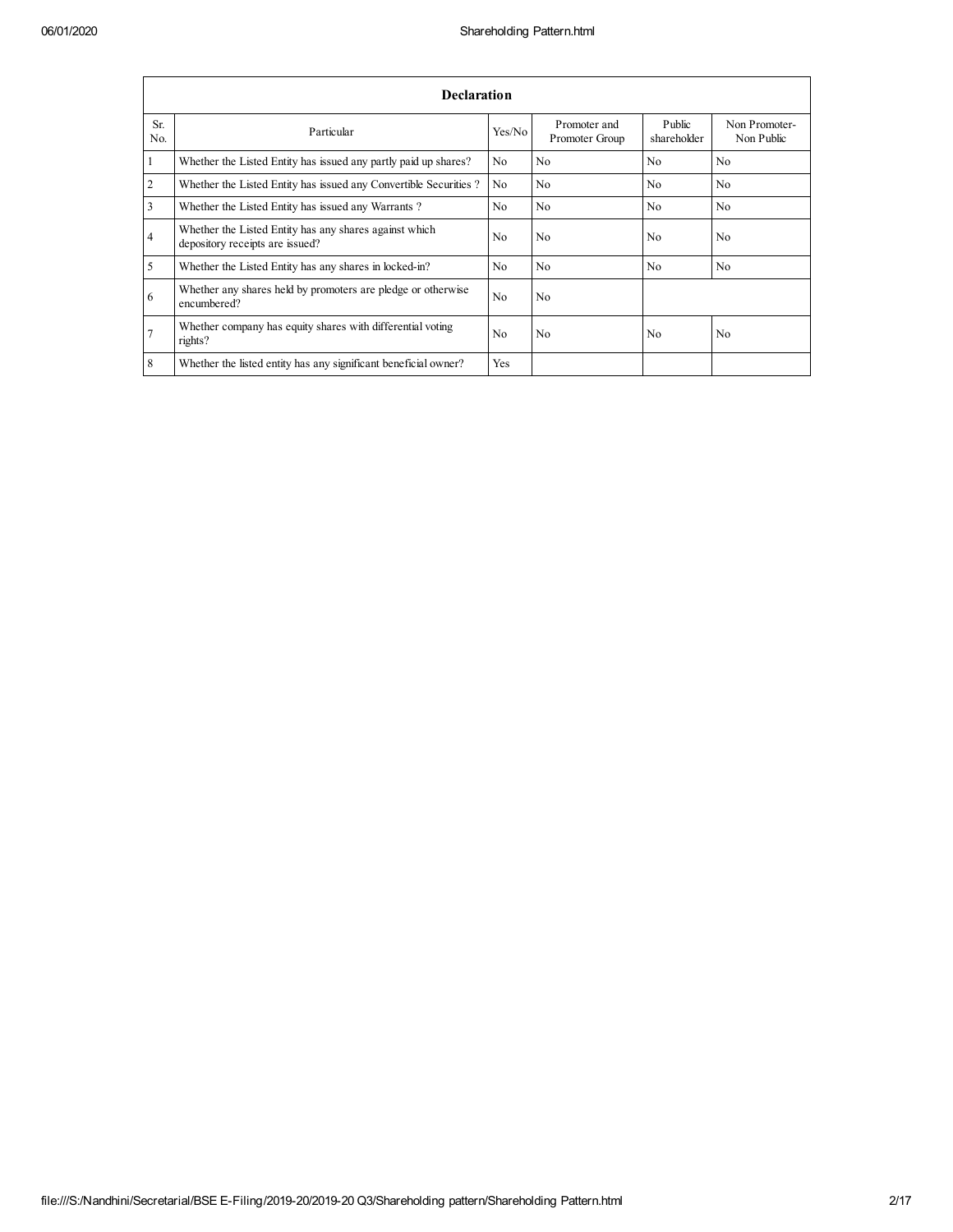|                                                          | Table 1 - Summary Statement holding of specified securities |              |                       |                      |                          |                              |                                                                                                                      |                                                                  |               |             |                     |
|----------------------------------------------------------|-------------------------------------------------------------|--------------|-----------------------|----------------------|--------------------------|------------------------------|----------------------------------------------------------------------------------------------------------------------|------------------------------------------------------------------|---------------|-------------|---------------------|
| Category<br>Category<br>of<br>shareholder<br>(I)<br>(II) |                                                             | Nos. Of      | No. of<br>fully paid  | No. Of<br>Partly     | No. Of<br>shares         | Total nos.<br>shares         | Shareholding as a %<br>of total no. of<br>shares (calculated<br>as per SCRR, 1957)<br>(VIII) As a % of<br>$(A+B+C2)$ | Number of Voting Rights held in each<br>class of securities (IX) |               |             |                     |
|                                                          |                                                             | shareholders | up equity             | paid-up<br>equity    | underlying<br>Depository | held (VII)                   |                                                                                                                      | No of Voting (XIV) Rights                                        |               |             | Total as            |
|                                                          |                                                             | (III)        | shares<br>held $(IV)$ | shares<br>held $(V)$ | Receipts<br>(VI)         | $= (IV) +$<br>$(V)$ + $(VI)$ |                                                                                                                      | Class<br>eg: $X$                                                 | Class<br>eg:y | Total       | a % of<br>$(A+B+C)$ |
| (A)                                                      | Promoter<br>&<br>Promoter<br>Group                          | 4            | 5084802               |                      |                          | 5084802                      | 50.98                                                                                                                | 5084802                                                          |               | 5084802     | 50.98               |
| (B)                                                      | Public                                                      | 12085        | 4890198               |                      |                          | 4890198                      | 49.02                                                                                                                | 4890198                                                          |               | 4890198     | 49.02               |
| (C)                                                      | Non<br>Promoter-<br>Non Public                              |              |                       |                      |                          |                              |                                                                                                                      |                                                                  |               |             |                     |
| (C1)                                                     | <b>Shares</b><br>underlying<br><b>DRs</b>                   |              |                       |                      |                          |                              |                                                                                                                      |                                                                  |               |             |                     |
| (C2)                                                     | Shares held<br>by<br>Employee<br>Trusts                     |              |                       |                      |                          |                              |                                                                                                                      |                                                                  |               |             |                     |
|                                                          | Total                                                       | 12089        | 9975000               |                      |                          | 9975000                      | 100                                                                                                                  | 9975000                                                          |               | 9975000 100 |                     |

### **Table I - Summary Statement holding of specified securities**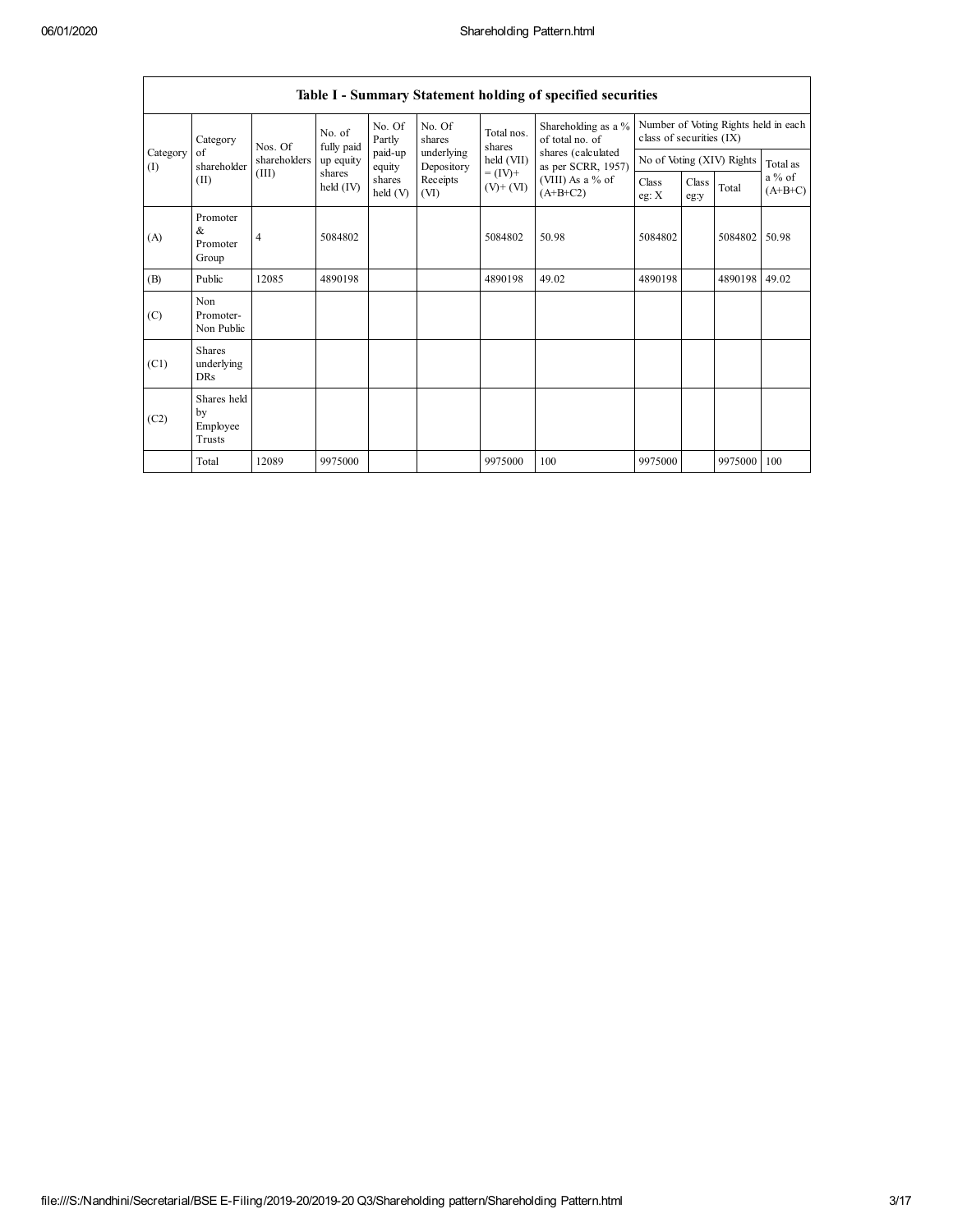| Table I - Summary Statement holding of specified securities |                                                |                                                                                                                                                                         |                                                  |                                                                |                                                                                                               |                                                  |                       |                                                                               |                                |                                       |
|-------------------------------------------------------------|------------------------------------------------|-------------------------------------------------------------------------------------------------------------------------------------------------------------------------|--------------------------------------------------|----------------------------------------------------------------|---------------------------------------------------------------------------------------------------------------|--------------------------------------------------|-----------------------|-------------------------------------------------------------------------------|--------------------------------|---------------------------------------|
| Category<br>(1)                                             | Category<br>$\sigma$ f<br>shareholder<br>(II)  | No. Of<br>No. of<br><b>Shares</b><br><b>Shares</b><br>Underlying<br>Underlying<br>Outstanding<br>Outstanding<br>convertible<br>Warrants<br>securities<br>$(X_i)$<br>(X) |                                                  | No. Of Shares<br>Underlying<br>Outstanding<br>convertible      | Shareholding, as a %<br>assuming full conversion<br>of convertible securities (<br>as a percentage of diluted | Number of<br>Locked in<br>shares (XII)           |                       | Number of<br><b>Shares</b><br>pledged or<br>otherwise<br>encumbered<br>(XIII) |                                | Number of<br>equity shares<br>held in |
|                                                             |                                                |                                                                                                                                                                         | securities and<br>No. Of<br>Warrants (Xi)<br>(a) | share capital) $(XI)$ =<br>$(VII)+(X)$ As a % of<br>$(A+B+C2)$ | N <sub>0</sub><br>(a)                                                                                         | As a<br>$%$ of<br>total<br>Shares<br>held<br>(b) | N <sub>0</sub><br>(a) | As a<br>$%$ of<br>total<br><b>Shares</b><br>held<br>(b)                       | dematerialized<br>form $(XIV)$ |                                       |
| (A)                                                         | Promoter<br>&<br>Promoter<br>Group             |                                                                                                                                                                         |                                                  |                                                                | 50.98                                                                                                         |                                                  |                       |                                                                               |                                | 5084802                               |
| (B)                                                         | Public                                         |                                                                                                                                                                         |                                                  |                                                                | 49.02                                                                                                         |                                                  |                       |                                                                               |                                | 4578603                               |
| (C)                                                         | Non<br>Promoter-<br>Non Public                 |                                                                                                                                                                         |                                                  |                                                                |                                                                                                               |                                                  |                       |                                                                               |                                |                                       |
| (C1)                                                        | <b>Shares</b><br>underlying<br><b>DRs</b>      |                                                                                                                                                                         |                                                  |                                                                |                                                                                                               |                                                  |                       |                                                                               |                                |                                       |
| (C2)                                                        | Shares held<br>by<br>Employee<br><b>Trusts</b> |                                                                                                                                                                         |                                                  |                                                                |                                                                                                               |                                                  |                       |                                                                               |                                |                                       |
|                                                             | Total                                          |                                                                                                                                                                         |                                                  |                                                                | 100                                                                                                           |                                                  |                       |                                                                               |                                | 9663405                               |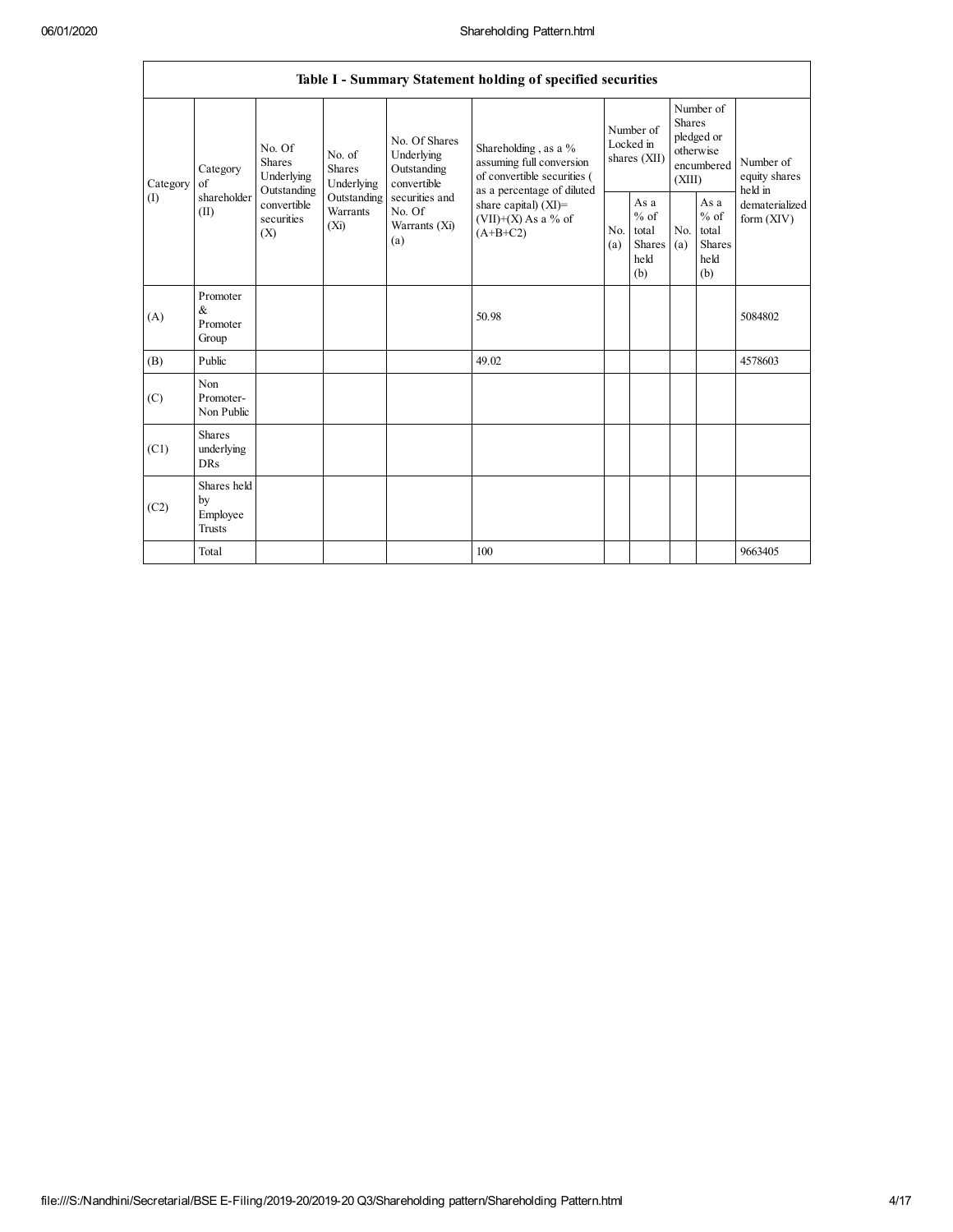|                                                                                         | Table II - Statement showing shareholding pattern of the Promoter and Promoter Group                                |                                  |                             |                             |                                    |                             |                                                                                               |                           |               |                                                                  |                           |
|-----------------------------------------------------------------------------------------|---------------------------------------------------------------------------------------------------------------------|----------------------------------|-----------------------------|-----------------------------|------------------------------------|-----------------------------|-----------------------------------------------------------------------------------------------|---------------------------|---------------|------------------------------------------------------------------|---------------------------|
|                                                                                         |                                                                                                                     |                                  | No. of<br>fully             | No. Of<br>Partly            | No. Of                             | Total<br>nos.               | Shareholding as<br>a % of total no.                                                           |                           |               | Number of Voting Rights held in<br>each class of securities (IX) |                           |
| Sr.                                                                                     | Category &<br>Name of the<br>Shareholders (I)                                                                       | Nos. Of<br>shareholders<br>(III) | paid up<br>equity<br>shares | paid-up<br>equity<br>shares | shares<br>underlying<br>Depository | shares<br>held<br>$(VII) =$ | of shares<br>(calculated as<br>per SCRR,                                                      | No of Voting (XIV) Rights |               |                                                                  | Total<br>as a<br>$%$ of   |
|                                                                                         |                                                                                                                     |                                  | held<br>(IV)                | held<br>(V)                 | Receipts<br>(VI)                   | $(IV)^+$<br>$(V) +$<br>(VI) | 1957) (VIII) As<br>a % of<br>$(A+B+C2)$                                                       | Class<br>eg: X            | Class<br>eg:y | Total                                                            | Total<br>Voting<br>rights |
| A                                                                                       | Table II - Statement showing shareholding pattern of the Promoter and Promoter Group                                |                                  |                             |                             |                                    |                             |                                                                                               |                           |               |                                                                  |                           |
| (1)                                                                                     | Indian                                                                                                              |                                  |                             |                             |                                    |                             |                                                                                               |                           |               |                                                                  |                           |
| (b)                                                                                     | Central<br>Government/<br>State<br>Government(s)                                                                    | $\mathbf{1}$                     | 2595000                     |                             |                                    | 2595000                     | 26.02                                                                                         | 2595000                   |               | 2595000 26.02                                                    |                           |
| (d)                                                                                     | Any Other<br>(specify)                                                                                              | $\mathfrak{Z}$                   | 2489802                     |                             |                                    | 2489802                     | 24.96                                                                                         | 2489802                   |               | 2489802 24.96                                                    |                           |
| Sub-Total (A)<br>(1)                                                                    |                                                                                                                     | $\overline{4}$                   | 5084802                     |                             |                                    | 5084802                     | 50.98                                                                                         | 5084802                   |               | 5084802 50.98                                                    |                           |
| (2)                                                                                     | Foreign                                                                                                             |                                  |                             |                             |                                    |                             |                                                                                               |                           |               |                                                                  |                           |
| Total<br>Shareholding<br>of Promoter<br>and Promoter<br>Group $(A)=$<br>$(A)(1)+(A)(2)$ |                                                                                                                     | $\overline{4}$                   | 5084802                     |                             |                                    | 5084802                     | 50.98                                                                                         | 5084802                   |               | 5084802 50.98                                                    |                           |
| B                                                                                       | Table III - Statement showing shareholding pattern of the Public shareholder                                        |                                  |                             |                             |                                    |                             |                                                                                               |                           |               |                                                                  |                           |
| (1)                                                                                     | Institutions                                                                                                        |                                  |                             |                             |                                    |                             |                                                                                               |                           |               |                                                                  |                           |
| (a)                                                                                     | Mutual Funds                                                                                                        | $\sqrt{6}$                       | 5550                        |                             |                                    | 5550                        | 0.06                                                                                          | 5550                      |               | 5550                                                             | 0.06                      |
| (c)                                                                                     | Alternate<br>Investment<br>Funds                                                                                    | 1                                | 188                         |                             |                                    | 188                         | $\boldsymbol{0}$                                                                              | 188                       |               | 188                                                              | 0                         |
| (f)                                                                                     | Financial<br>Institutions/<br>Banks                                                                                 | 3                                | 2368                        |                             |                                    | 2368                        | 0.02                                                                                          | 2368                      |               | 2368                                                             | 0.02                      |
| Sub-Total (B)<br>(1)                                                                    |                                                                                                                     | 10                               | 8106                        |                             |                                    | 8106                        | 0.08                                                                                          | 8106                      |               | 8106                                                             | 0.08                      |
| (3)                                                                                     | Non-institutions                                                                                                    |                                  |                             |                             |                                    |                             |                                                                                               |                           |               |                                                                  |                           |
| (a(i))                                                                                  | Individuals -<br>i.Individual<br>shareholders<br>holding nominal<br>share capital up<br>to Rs. 2 lakhs.             | 11751                            | 2491666                     |                             |                                    | 2491666                     | 24.98                                                                                         | 2491666                   |               | 2491666 24.98                                                    |                           |
| (a(ii))                                                                                 | Individuals - ii.<br>Individual<br>shareholders<br>holding nominal<br>share capital in<br>excess of Rs. 2<br>lakhs. | 9                                | 360111                      |                             |                                    | 360111                      | 3.61                                                                                          | 360111                    |               | 360111                                                           | 3.61                      |
| (e)                                                                                     | Any Other<br>(specify)                                                                                              | 315                              | 2030315                     |                             |                                    | 2030315                     | 20.35                                                                                         | 2030315                   |               | 2030315 20.35                                                    |                           |
| Sub-Total (B)<br>(3)                                                                    |                                                                                                                     | 12075                            | 4882092                     |                             |                                    | 4882092                     | 48.94                                                                                         | 4882092                   |               | 4882092                                                          | 48.94                     |
| <b>Total Public</b><br>Shareholding<br>$(B)=(B)(1)+$<br>$(B)(2)+(B)(3)$                 |                                                                                                                     | 12085                            | 4890198                     |                             |                                    | 4890198                     | 49.02                                                                                         | 4890198                   |               | 4890198 49.02                                                    |                           |
| C                                                                                       |                                                                                                                     |                                  |                             |                             |                                    |                             | Table IV - Statement showing shareholding pattern of the Non Promoter- Non Public shareholder |                           |               |                                                                  |                           |
| Total (<br>$A+B+C2$ )                                                                   |                                                                                                                     | 12089                            | 9975000                     |                             |                                    | 9975000                     | 100                                                                                           | 9975000                   |               | 9975000                                                          | 100                       |
| Total (A+B+C                                                                            |                                                                                                                     | 12089                            | 9975000                     |                             |                                    | 9975000                     | 100                                                                                           | 9975000                   |               | 9975000 100                                                      |                           |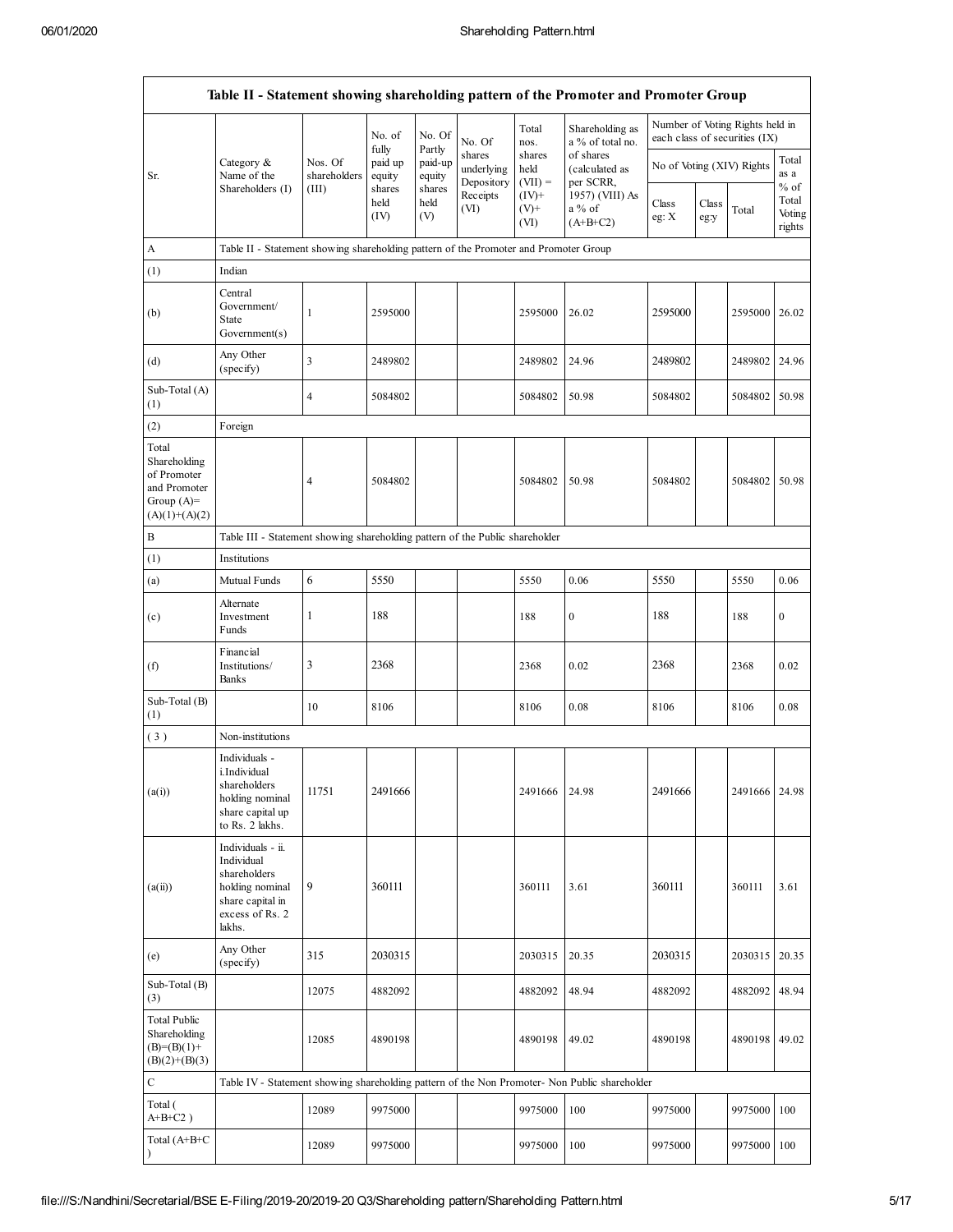| Table II - Statement showing shareholding pattern of the Promoter and Promoter Group    |                                                                                         |                                        |                                                           |                                                                                               |            |                                                   |            |                                                                               |                                       |
|-----------------------------------------------------------------------------------------|-----------------------------------------------------------------------------------------|----------------------------------------|-----------------------------------------------------------|-----------------------------------------------------------------------------------------------|------------|---------------------------------------------------|------------|-------------------------------------------------------------------------------|---------------------------------------|
| Sr.                                                                                     | No. Of<br><b>Shares</b><br>Underlying<br>Outstanding<br>convertible<br>securities $(X)$ | No. of<br><b>Shares</b><br>Underlying  | No. Of Shares<br>Underlying<br>Outstanding<br>convertible | Shareholding, as a %<br>assuming full conversion of<br>convertible securities (as a           |            | Number of<br>Locked in<br>shares (XII)            |            | Number of<br><b>Shares</b><br>pledged or<br>otherwise<br>encumbered<br>(XIII) | Number of<br>equity shares<br>held in |
|                                                                                         |                                                                                         | Outstanding<br>Warrants<br>(Xi)<br>(a) | securities and No.<br>Of Warrants (Xi)                    | percentage of diluted share<br>capital) $(XI) = (VII)+(X) As a$<br>% of $(A+B+C2)$            | No.<br>(a) | As a<br>$\%$ of<br>total<br>Shares<br>held<br>(b) | No.<br>(a) | As a<br>$%$ of<br>total<br><b>Shares</b><br>held<br>(b)                       | dematerialized<br>form $(XIV)$        |
| A                                                                                       |                                                                                         |                                        |                                                           | Table II - Statement showing shareholding pattern of the Promoter and Promoter Group          |            |                                                   |            |                                                                               |                                       |
| (1)                                                                                     | Indian                                                                                  |                                        |                                                           |                                                                                               |            |                                                   |            |                                                                               |                                       |
| (b)                                                                                     |                                                                                         |                                        |                                                           | 26.02                                                                                         |            |                                                   |            |                                                                               | 2595000                               |
| (d)                                                                                     |                                                                                         |                                        |                                                           | 24.96                                                                                         |            |                                                   |            |                                                                               | 2489802                               |
| Sub-Total (A)<br>(1)                                                                    |                                                                                         |                                        |                                                           | 50.98                                                                                         |            |                                                   |            |                                                                               | 5084802                               |
| (2)                                                                                     | Foreign                                                                                 |                                        |                                                           |                                                                                               |            |                                                   |            |                                                                               |                                       |
| Total<br>Shareholding<br>of Promoter<br>and Promoter<br>Group $(A)=$<br>$(A)(1)+(A)(2)$ |                                                                                         |                                        |                                                           | 50.98                                                                                         |            |                                                   |            |                                                                               | 5084802                               |
| B                                                                                       |                                                                                         |                                        |                                                           | Table III - Statement showing shareholding pattern of the Public shareholder                  |            |                                                   |            |                                                                               |                                       |
| (1)                                                                                     | Institutions                                                                            |                                        |                                                           |                                                                                               |            |                                                   |            |                                                                               |                                       |
| (a)                                                                                     |                                                                                         |                                        |                                                           | 0.06                                                                                          |            |                                                   |            |                                                                               | $\boldsymbol{0}$                      |
| (c)                                                                                     |                                                                                         |                                        |                                                           | $\boldsymbol{0}$                                                                              |            |                                                   |            |                                                                               | 188                                   |
| (f)                                                                                     |                                                                                         |                                        |                                                           | 0.02                                                                                          |            |                                                   |            |                                                                               | 2368                                  |
| Sub-Total (B)<br>(1)                                                                    |                                                                                         |                                        |                                                           | 0.08                                                                                          |            |                                                   |            |                                                                               | 2556                                  |
| (3)                                                                                     | Non-institutions                                                                        |                                        |                                                           |                                                                                               |            |                                                   |            |                                                                               |                                       |
| (a(i))                                                                                  |                                                                                         |                                        |                                                           | 24.98                                                                                         |            |                                                   |            |                                                                               | 2195676                               |
| (a(ii))                                                                                 |                                                                                         |                                        |                                                           | 3.61                                                                                          |            |                                                   |            |                                                                               | 360111                                |
| (e)                                                                                     |                                                                                         |                                        |                                                           | 20.35                                                                                         |            |                                                   |            |                                                                               | 2020260                               |
| Sub-Total (B)<br>(3)                                                                    |                                                                                         |                                        |                                                           | 48.94                                                                                         |            |                                                   |            |                                                                               | 4576047                               |
| <b>Total Public</b><br>Shareholding<br>$(B)=(B)(1)+$<br>$(B)(2)+(B)(3)$                 |                                                                                         |                                        |                                                           | 49.02                                                                                         |            |                                                   |            |                                                                               | 4578603                               |
| $\mathbf C$                                                                             |                                                                                         |                                        |                                                           | Table IV - Statement showing shareholding pattern of the Non Promoter- Non Public shareholder |            |                                                   |            |                                                                               |                                       |
| Total (<br>$A+B+C2$ )                                                                   |                                                                                         |                                        |                                                           | 100                                                                                           |            |                                                   |            |                                                                               | 9663405                               |
| Total (A+B+C                                                                            |                                                                                         |                                        |                                                           | 100                                                                                           |            |                                                   |            |                                                                               | 9663405                               |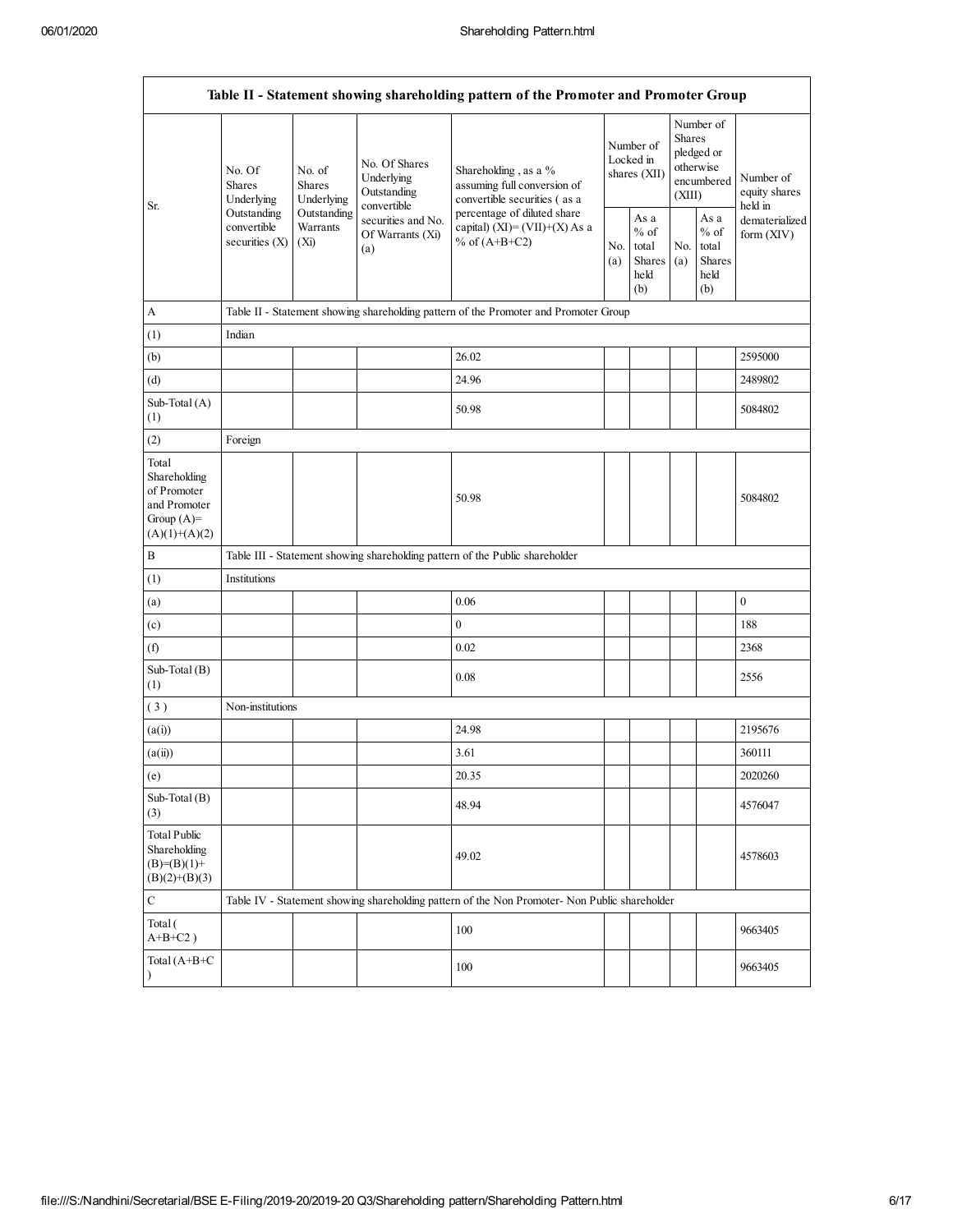|                                                                                                                                                                                         | <b>Central Government/ State Government(s)</b>                |                       |  |  |  |  |  |  |  |
|-----------------------------------------------------------------------------------------------------------------------------------------------------------------------------------------|---------------------------------------------------------------|-----------------------|--|--|--|--|--|--|--|
| Searial No.                                                                                                                                                                             | $\mathbf{1}$                                                  |                       |  |  |  |  |  |  |  |
| Name of the<br>Shareholders (I)                                                                                                                                                         | TAMILNADU INDUSTRIAL DEVELOPMENT CORPORATION LTD              | Click here to go back |  |  |  |  |  |  |  |
| PAN (II)                                                                                                                                                                                | AAACT3409P                                                    | Total                 |  |  |  |  |  |  |  |
| No. of fully paid<br>up equity shares<br>held (IV)                                                                                                                                      | 2595000                                                       | 2595000               |  |  |  |  |  |  |  |
| No. Of Partly paid-<br>up equity shares<br>held(V)                                                                                                                                      |                                                               |                       |  |  |  |  |  |  |  |
| No. Of shares<br>underlying<br>Depository<br>Receipts (VI)                                                                                                                              |                                                               |                       |  |  |  |  |  |  |  |
| Total nos. shares<br>held $(VII) = (IV) +$<br>$(V)$ + $(VI)$                                                                                                                            | 2595000                                                       | 2595000               |  |  |  |  |  |  |  |
| Shareholding as a<br>% of total no. of<br>shares (calculated<br>as per SCRR,<br>1957) (VIII) As a<br>% of $(A+B+C2)$                                                                    | 26.02                                                         | 26.02                 |  |  |  |  |  |  |  |
|                                                                                                                                                                                         | Number of Voting Rights held in each class of securities (IX) |                       |  |  |  |  |  |  |  |
| Class eg: X                                                                                                                                                                             | 2595000                                                       | 2595000               |  |  |  |  |  |  |  |
| Class eg:y                                                                                                                                                                              |                                                               |                       |  |  |  |  |  |  |  |
| Total                                                                                                                                                                                   | 2595000                                                       | 2595000               |  |  |  |  |  |  |  |
| Total as a % of<br>Total Voting rights                                                                                                                                                  | 26.02                                                         | 26.02                 |  |  |  |  |  |  |  |
| No. Of Shares<br>Underlying<br>Outstanding<br>convertible<br>securities (X)                                                                                                             |                                                               |                       |  |  |  |  |  |  |  |
| No. of Shares<br>Underlying<br>Outstanding<br>Warrants (Xi)                                                                                                                             |                                                               |                       |  |  |  |  |  |  |  |
| No. Of Shares<br>Underlying<br>Outstanding<br>convertible<br>securities and<br>warrants $(X)$                                                                                           |                                                               |                       |  |  |  |  |  |  |  |
| Shareholding, as a<br>% assuming full<br>conversion of<br>convertible<br>securities (as a<br>percentage of<br>diluted share<br>capital) $(XI)$ =<br>$(VII)+(X)$ As a %<br>of $(A+B+C2)$ | 26.02                                                         | 26.02                 |  |  |  |  |  |  |  |
| Number of Locked in shares (XII)                                                                                                                                                        |                                                               |                       |  |  |  |  |  |  |  |
| No. $(a)$                                                                                                                                                                               |                                                               |                       |  |  |  |  |  |  |  |
| As a % of total<br>Shares held (b)                                                                                                                                                      |                                                               |                       |  |  |  |  |  |  |  |
|                                                                                                                                                                                         | Number of Shares pledged or otherwise encumbered (XIII)       |                       |  |  |  |  |  |  |  |
| No. $(a)$                                                                                                                                                                               |                                                               |                       |  |  |  |  |  |  |  |
| As a % of total<br>Shares held (b)                                                                                                                                                      |                                                               |                       |  |  |  |  |  |  |  |
| Number of equity<br>shares held in                                                                                                                                                      | 2595000                                                       | 2595000               |  |  |  |  |  |  |  |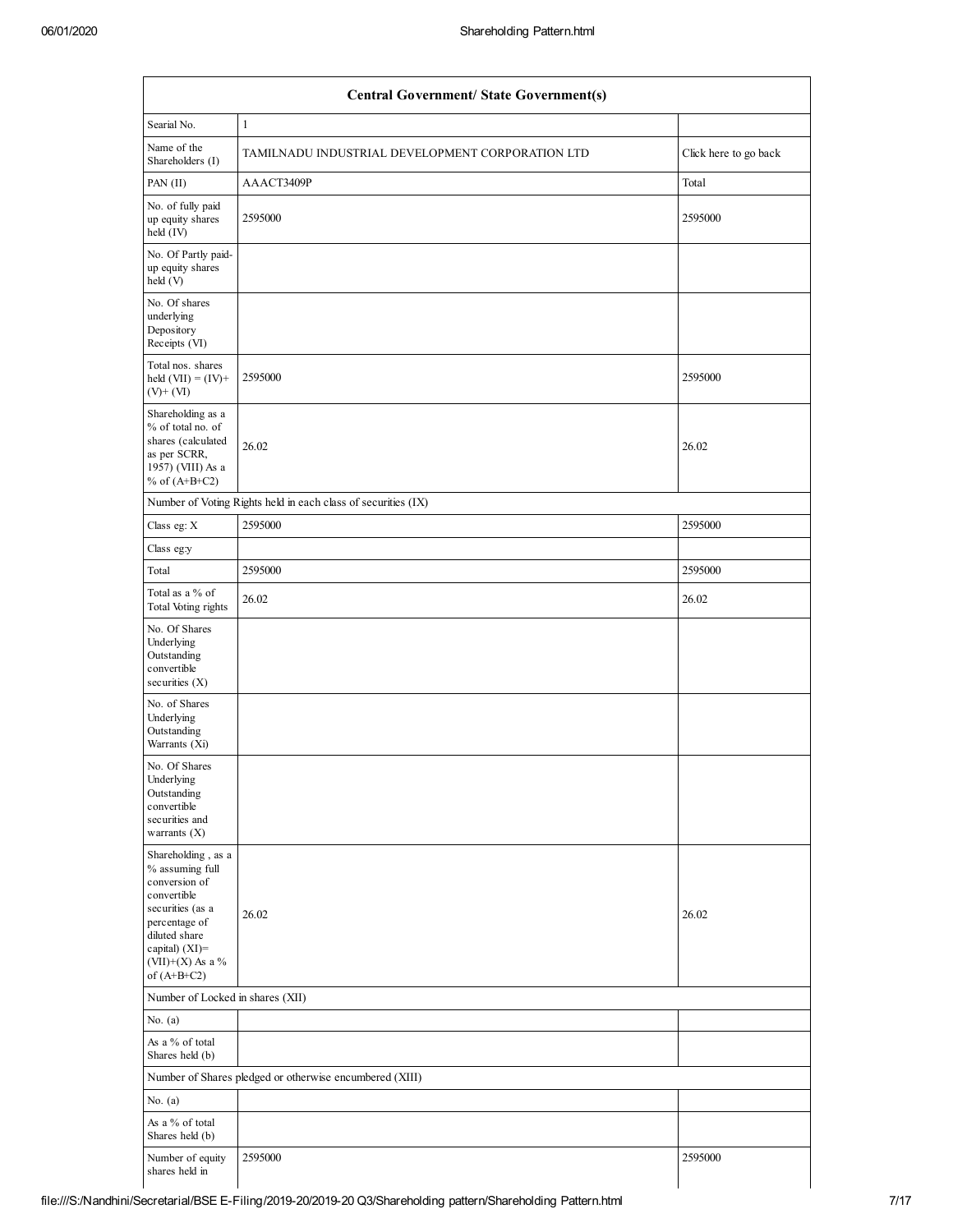| dematerialized<br>form $(XIV)$  |  |
|---------------------------------|--|
| Reason for not providing PAN    |  |
| Reason for not<br>providing PAN |  |
| Shareholder type                |  |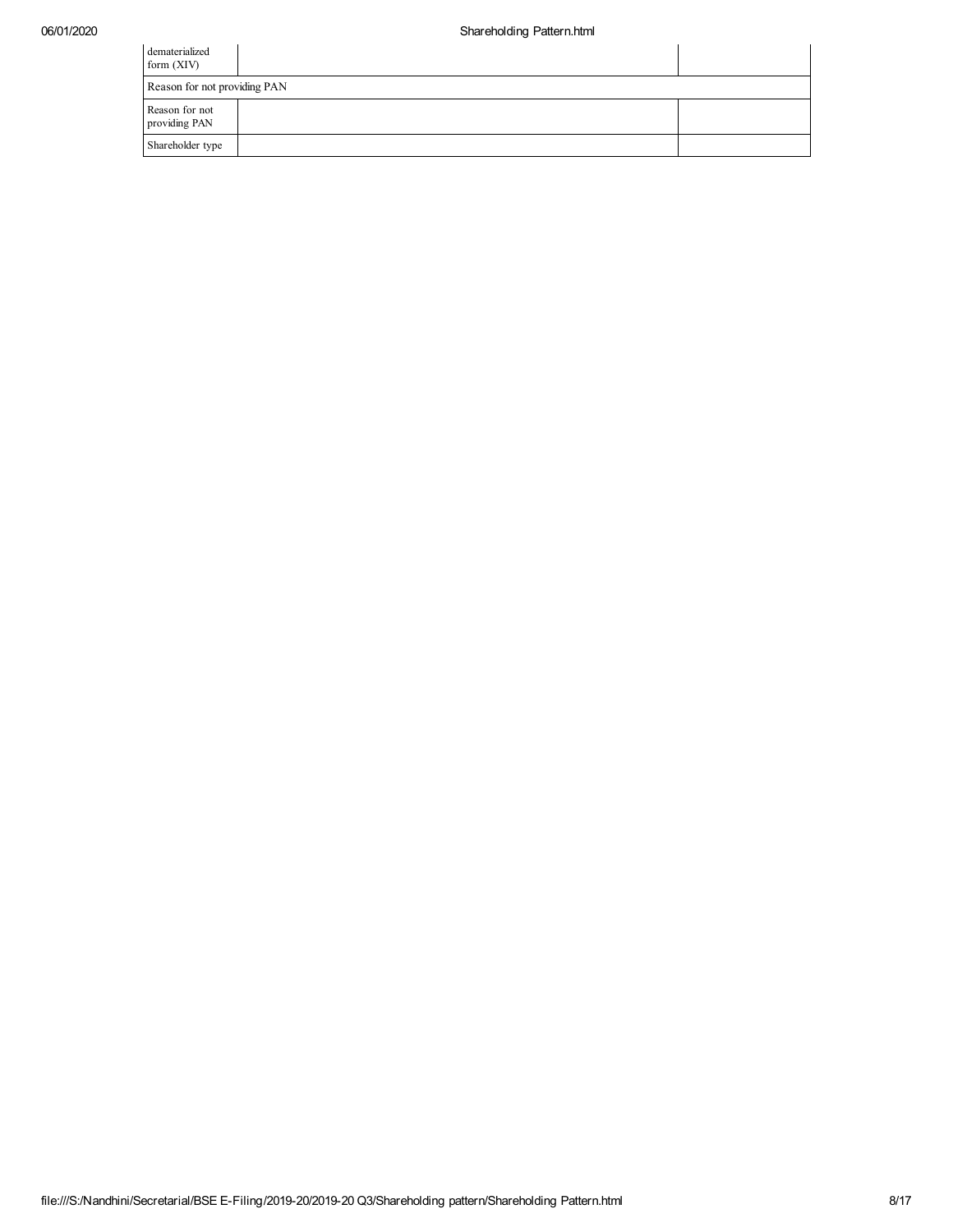|                                                                                                                                                                                      |                                                               | Any Other (specify)                            |                                                    |                          |
|--------------------------------------------------------------------------------------------------------------------------------------------------------------------------------------|---------------------------------------------------------------|------------------------------------------------|----------------------------------------------------|--------------------------|
| Searial No.                                                                                                                                                                          | $\mathbf{1}$                                                  | $\boldsymbol{2}$                               | 3                                                  |                          |
| Category                                                                                                                                                                             | <b>Bodies Corporate</b>                                       | <b>Bodies Corporate</b>                        | Person Acting in Concert                           | Click here<br>to go back |
| Name of the<br>Shareholders (I)                                                                                                                                                      | PILANI INVESTMENT AND<br>INSUSTRIES CORPORATION LTD           | <b>BIRLA GROUP HOLDINGS</b><br>PRIVATE LIMITED | MR ASKARAN<br><b>AGARWALA -</b><br><b>DIRECTOR</b> |                          |
| PAN (II)                                                                                                                                                                             | AABCP7642R                                                    | AAACR2250C                                     | ABJPA1296L                                         | Total                    |
| No. of the<br>Shareholders (I)                                                                                                                                                       | $\mathbf{1}$                                                  | $\mathbf{1}$                                   | $\mathbf{1}$                                       | 3                        |
| No. of fully paid<br>up equity shares<br>held (IV)                                                                                                                                   | 498000                                                        | 1990652                                        | 1150                                               | 2489802                  |
| No. Of Partly paid-<br>up equity shares<br>held (V)                                                                                                                                  |                                                               |                                                |                                                    |                          |
| No. Of shares<br>underlying<br>Depository<br>Receipts (VI)                                                                                                                           |                                                               |                                                |                                                    |                          |
| Total nos. shares<br>held $(VII) = (IV) +$<br>$(V)$ + $(VI)$                                                                                                                         | 498000                                                        | 1990652                                        | 1150                                               | 2489802                  |
| Shareholding as a<br>% of total no. of<br>shares (calculated<br>as per SCRR,<br>1957) (VIII) As a<br>% of $(A+B+C2)$                                                                 | 4.99                                                          | 19.96                                          | 0.01                                               | 24.96                    |
|                                                                                                                                                                                      | Number of Voting Rights held in each class of securities (IX) |                                                |                                                    |                          |
| Class eg: X                                                                                                                                                                          | 498000                                                        | 1990652                                        | 1150                                               | 2489802                  |
| Class eg:y                                                                                                                                                                           |                                                               |                                                |                                                    |                          |
| Total                                                                                                                                                                                | 498000                                                        | 1990652                                        | 1150                                               | 2489802                  |
| Total as a % of<br>Total Voting rights                                                                                                                                               | 4.99                                                          | 19.96                                          | 0.01                                               | 24.96                    |
| No. Of Shares<br>Underlying<br>Outstanding<br>convertible<br>securities (X)                                                                                                          |                                                               |                                                |                                                    |                          |
| No. of Shares<br>Underlying<br>Outstanding<br>Warrants (Xi)                                                                                                                          |                                                               |                                                |                                                    |                          |
| No. Of Shares<br>Underlying<br>Outstanding<br>convertible<br>securities and No.<br>Of Warrants (Xi)<br>(a)                                                                           |                                                               |                                                |                                                    |                          |
| Shareholding, as a<br>% assuming full<br>conversion of<br>convertible<br>securities (as a<br>percentage of<br>diluted share<br>capital) (XI)=<br>$(VII)+(X)$ As a %<br>of $(A+B+C2)$ | 4.99                                                          | 19.96                                          | 0.01                                               | 24.96                    |
| Number of Locked in shares (XII)                                                                                                                                                     |                                                               |                                                |                                                    |                          |
| No. $(a)$                                                                                                                                                                            |                                                               |                                                |                                                    |                          |
| As a % of total<br>Shares held (b)                                                                                                                                                   |                                                               |                                                |                                                    |                          |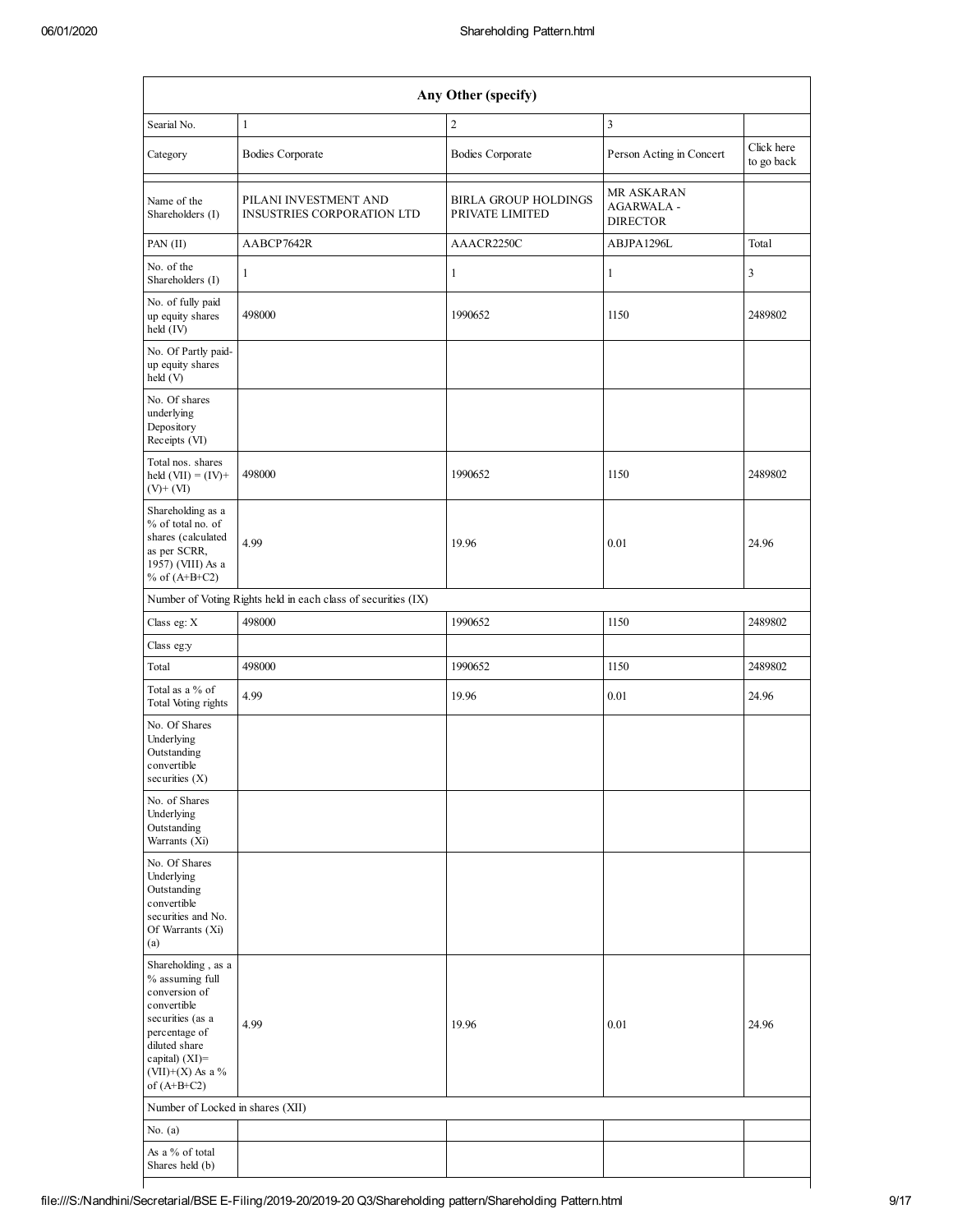| Number of Shares pledged or otherwise encumbered (XIII)              |        |         |      |         |  |  |  |  |  |
|----------------------------------------------------------------------|--------|---------|------|---------|--|--|--|--|--|
| No. $(a)$                                                            |        |         |      |         |  |  |  |  |  |
| As a % of total<br>Shares held (b)                                   |        |         |      |         |  |  |  |  |  |
| Number of equity<br>shares held in<br>dematerialized<br>form $(XIV)$ | 498000 | 1990652 | 1150 | 2489802 |  |  |  |  |  |
| Reason for not providing PAN                                         |        |         |      |         |  |  |  |  |  |
| Reason for not<br>providing PAN                                      |        |         |      |         |  |  |  |  |  |
| Shareholder type                                                     |        |         |      |         |  |  |  |  |  |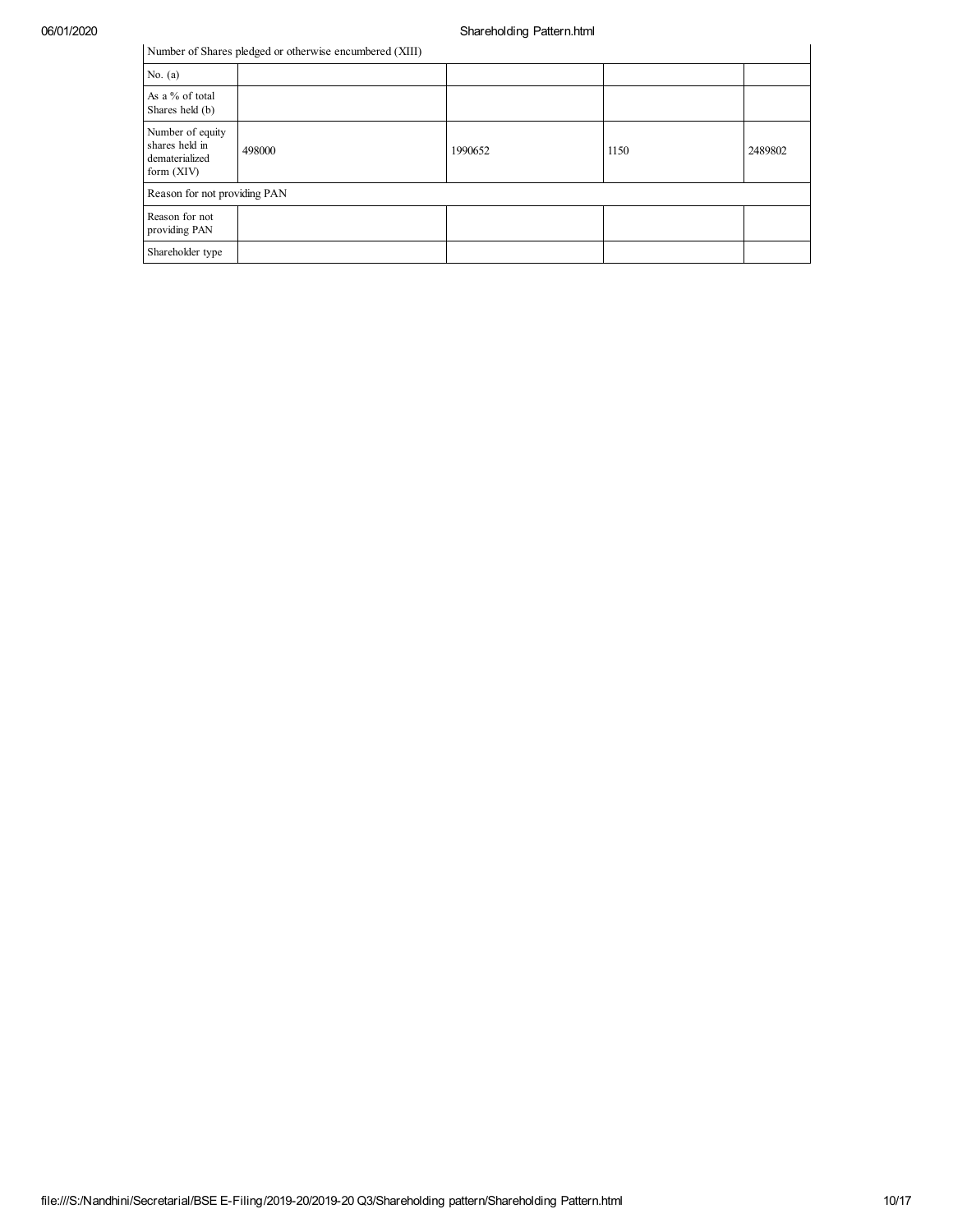$\lceil$ 

┐

|                                                                                                                                                                                       |                                                               | Individuals - ii. Individual shareholders holding nominal share capital in excess of Rs. 2 lakhs. |
|---------------------------------------------------------------------------------------------------------------------------------------------------------------------------------------|---------------------------------------------------------------|---------------------------------------------------------------------------------------------------|
| Searial No.                                                                                                                                                                           | $\mathbf{1}$                                                  |                                                                                                   |
| Name of the<br>Shareholders (I)                                                                                                                                                       | <b>SRINIVAS B S</b>                                           | Click here to go back                                                                             |
| PAN (II)                                                                                                                                                                              | ABPPS0088L                                                    | Total                                                                                             |
| No. of fully paid<br>up equity shares<br>held (IV)                                                                                                                                    | 127533                                                        | 127533                                                                                            |
| No. Of Partly paid-<br>up equity shares<br>held (V)                                                                                                                                   |                                                               |                                                                                                   |
| No. Of shares<br>underlying<br>Depository<br>Receipts (VI)                                                                                                                            |                                                               |                                                                                                   |
| Total nos. shares<br>held $(VII) = (IV) +$<br>$(V)+(VI)$                                                                                                                              | 127533                                                        | 127533                                                                                            |
| Shareholding as a<br>% of total no. of<br>shares (calculated<br>as per SCRR,<br>1957) (VIII) As a<br>% of $(A+B+C2)$                                                                  | 1.28                                                          | 1.28                                                                                              |
|                                                                                                                                                                                       | Number of Voting Rights held in each class of securities (IX) |                                                                                                   |
| Class eg: X                                                                                                                                                                           | 127533                                                        | 127533                                                                                            |
| Class eg:y                                                                                                                                                                            |                                                               |                                                                                                   |
| Total                                                                                                                                                                                 | 127533                                                        | 127533                                                                                            |
| Total as a % of<br>Total Voting rights                                                                                                                                                | 1.28                                                          | 1.28                                                                                              |
| No. Of Shares<br>Underlying<br>Outstanding<br>convertible<br>securities $(X)$                                                                                                         |                                                               |                                                                                                   |
| No. of Shares<br>Underlying<br>Outstanding<br>Warrants (Xi)                                                                                                                           |                                                               |                                                                                                   |
| No. Of Shares<br>Underlying<br>Outstanding<br>convertible<br>securities and No.<br>Of Warrants (Xi)<br>(a)                                                                            |                                                               |                                                                                                   |
| Shareholding, as a<br>% assuming full<br>conversion of<br>convertible<br>securities (as a<br>percentage of<br>diluted share<br>capital) $(XI)$ =<br>(VII)+(X) As a %<br>of $(A+B+C2)$ | 1.28                                                          | 1.28                                                                                              |
| Number of Locked in shares (XII)                                                                                                                                                      |                                                               |                                                                                                   |
| No. $(a)$                                                                                                                                                                             |                                                               |                                                                                                   |
| As a % of total<br>Shares held (b)                                                                                                                                                    |                                                               |                                                                                                   |
| Number of equity<br>shares held in<br>dematerialized<br>form (XIV)                                                                                                                    | 127533                                                        | 127533                                                                                            |
| Reason for not providing PAN                                                                                                                                                          |                                                               |                                                                                                   |
| Reason for not                                                                                                                                                                        |                                                               |                                                                                                   |

# **Individuals - ii. Individual shareholders holding nominal share capital in excess of Rs. 2 lakhs.**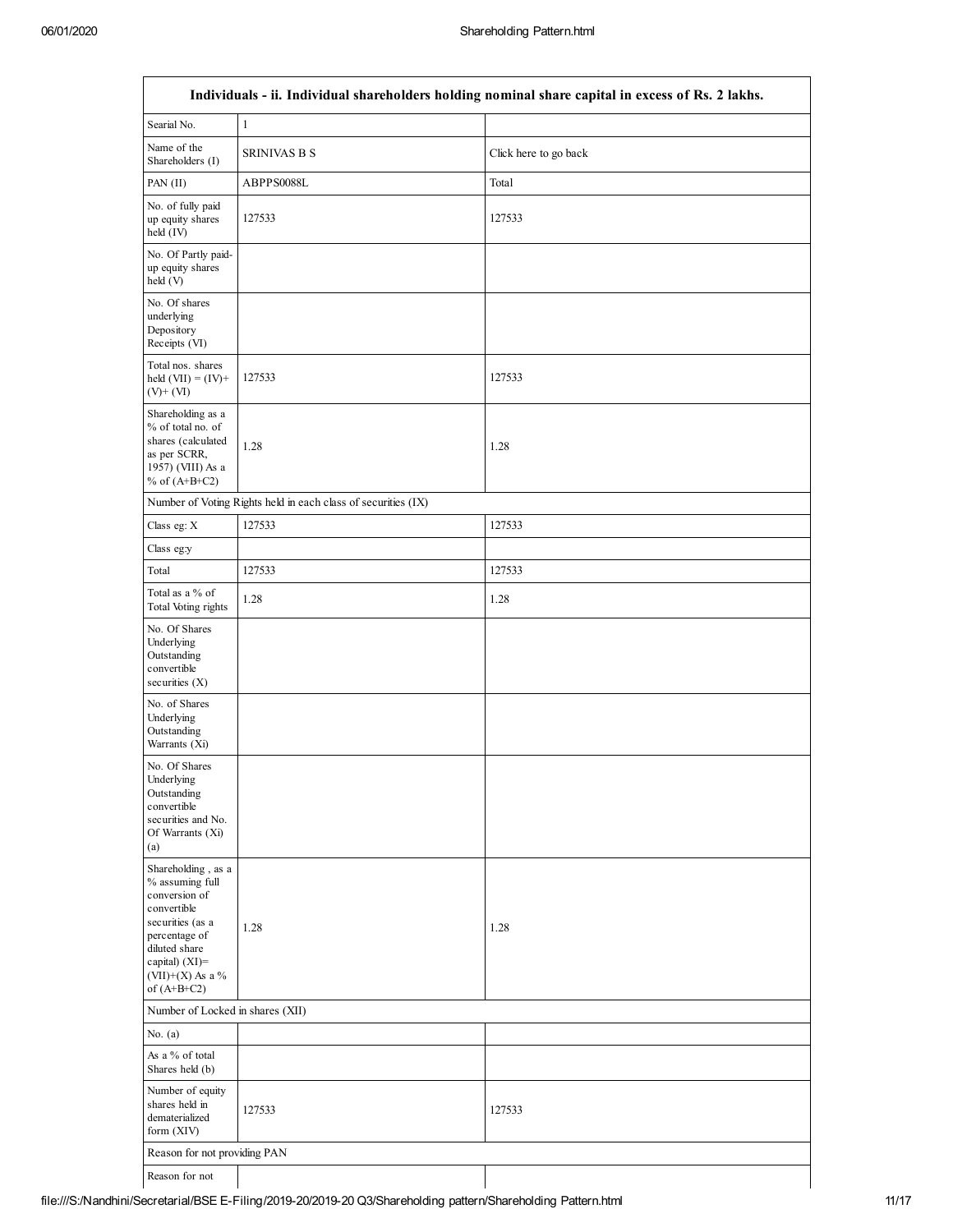providing PAN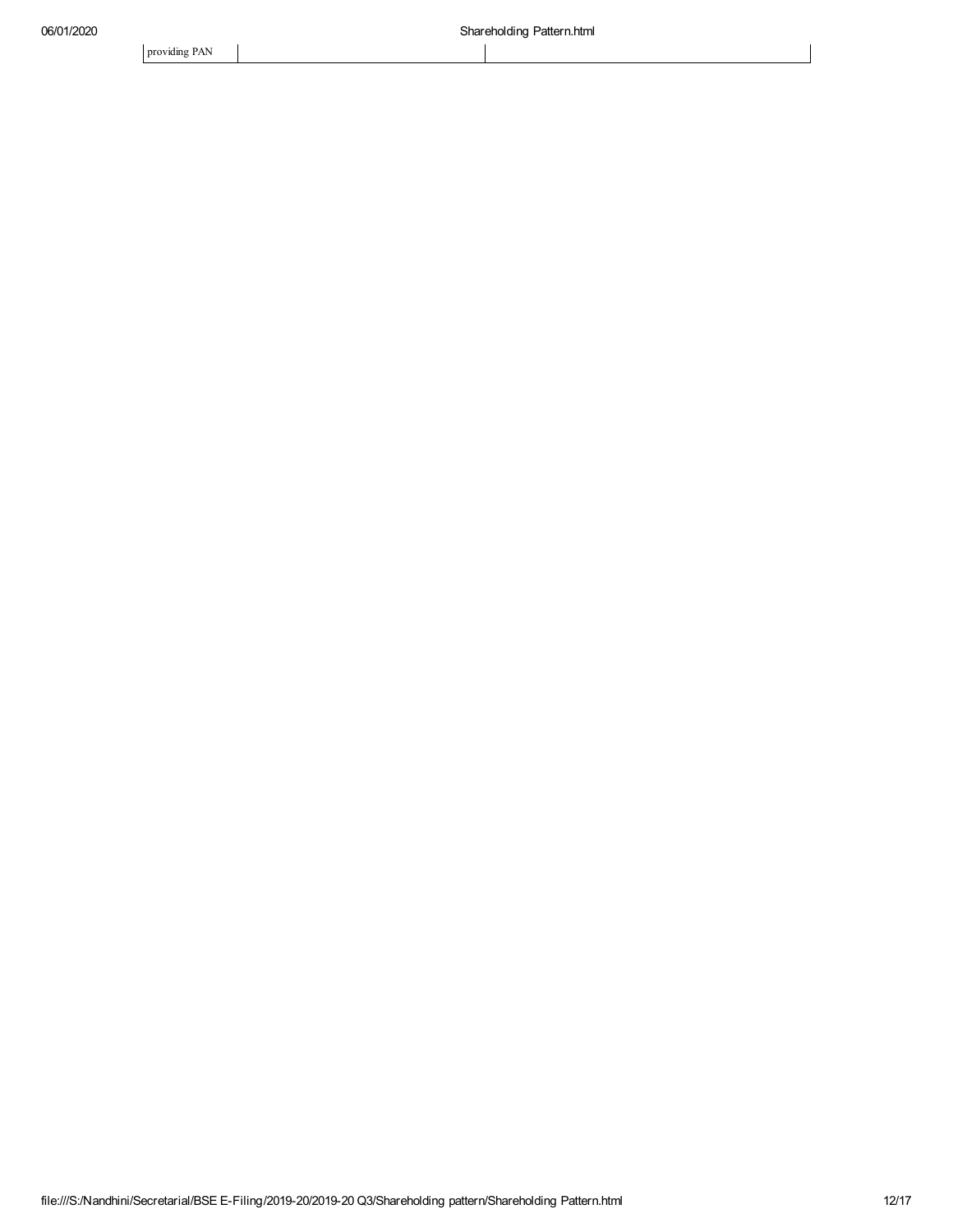| Any Other (specify)                                                                                                                                                                     |                            |                                                               |                                                |                     |                                        |                |                |  |  |
|-----------------------------------------------------------------------------------------------------------------------------------------------------------------------------------------|----------------------------|---------------------------------------------------------------|------------------------------------------------|---------------------|----------------------------------------|----------------|----------------|--|--|
| Searial No.                                                                                                                                                                             | $\mathbf{1}$               | $\overline{2}$                                                | 3                                              | $\overline{4}$      | 5                                      | 6              | $\overline{7}$ |  |  |
| Category                                                                                                                                                                                | <b>Bodies</b><br>Corporate | <b>Bodies Corporate</b>                                       | <b>Bodies Corporate</b>                        | Clearing<br>Members | Director or<br>Director's<br>Relatives | Employees IEPF |                |  |  |
| Category / More<br>than 1 percentage                                                                                                                                                    | Category                   | More than 1 percentage<br>of shareholding                     | More than 1 percentage<br>of shareholding      | Category            | Category                               | Category       | Category       |  |  |
| Name of the<br>Shareholders (I)                                                                                                                                                         |                            | KAMALJYOT<br><b>INVESTIENTS</b><br><b>LIMITED</b>             | ANSHUL<br><b>SPECIALTY</b><br><b>MOLECULES</b> |                     |                                        |                |                |  |  |
| PAN(II)                                                                                                                                                                                 |                            | AAACK3258K                                                    | AABCA4003H                                     |                     |                                        |                |                |  |  |
| No. of the<br>Shareholders (I)                                                                                                                                                          | 105                        | $\mathbf{1}$                                                  | $\mathbf{1}$                                   | 24                  | $\overline{4}$                         | 11             | $\mathbf{1}$   |  |  |
| No. of fully paid<br>up equity shares<br>held (IV)                                                                                                                                      | 101197                     | 782912                                                        | 715970                                         | 3073                | 350                                    | 640            | 347805         |  |  |
| No. Of Partly paid-<br>up equity shares<br>held (V)                                                                                                                                     |                            |                                                               |                                                |                     |                                        |                |                |  |  |
| No. Of shares<br>underlying<br>Depository<br>Receipts (VI)                                                                                                                              |                            |                                                               |                                                |                     |                                        |                |                |  |  |
| Total nos. shares<br>held $(VII) = (IV) +$<br>$(V)+(VI)$                                                                                                                                | 101197                     | 782912                                                        | 715970                                         | 3073                | 350                                    | 640            | 347805         |  |  |
| Shareholding as a<br>% of total no. of<br>shares (calculated<br>as per SCRR,<br>1957) (VIII) As a<br>% of $(A+B+C2)$                                                                    | 1.01                       | 7.85                                                          | 7.18                                           | 0.03                | $\boldsymbol{0}$                       | 0.01           | 3.49           |  |  |
|                                                                                                                                                                                         |                            | Number of Voting Rights held in each class of securities (IX) |                                                |                     |                                        |                |                |  |  |
| Class eg: X                                                                                                                                                                             | 101197                     | 782912                                                        | 715970                                         | 3073                | 350                                    | 640            | 347805         |  |  |
| Class eg:y                                                                                                                                                                              |                            |                                                               |                                                |                     |                                        |                |                |  |  |
| Total                                                                                                                                                                                   | 101197                     | 782912                                                        | 715970                                         | 3073                | 350                                    | 640            | 347805         |  |  |
| Total as a % of<br>Total Voting rights                                                                                                                                                  | 1.01                       | 7.85                                                          | 7.18                                           | 0.03                | $\boldsymbol{0}$                       | 0.01           | 3.49           |  |  |
| No. Of Shares<br>Underlying<br>Outstanding<br>convertible<br>securities $(X)$                                                                                                           |                            |                                                               |                                                |                     |                                        |                |                |  |  |
| No. of Shares<br>Underlying<br>Outstanding<br>Warrants (Xi)                                                                                                                             |                            |                                                               |                                                |                     |                                        |                |                |  |  |
| No. Of Shares<br>Underlying<br>Outstanding<br>convertible<br>securities and No.<br>Of Warrants (Xi)<br>(a)                                                                              |                            |                                                               |                                                |                     |                                        |                |                |  |  |
| Shareholding, as a<br>% assuming full<br>conversion of<br>convertible<br>securities (as a<br>percentage of<br>diluted share<br>capital) $(XI)$ =<br>$(VII)+(X)$ As a %<br>of $(A+B+C2)$ | 1.01                       | 7.85                                                          | 7.18                                           | 0.03                | $\boldsymbol{0}$                       | 0.01           | 3.49           |  |  |
| Number of Locked in shares (XII)                                                                                                                                                        |                            |                                                               |                                                |                     |                                        |                |                |  |  |
| No. $(a)$                                                                                                                                                                               |                            |                                                               |                                                |                     |                                        |                |                |  |  |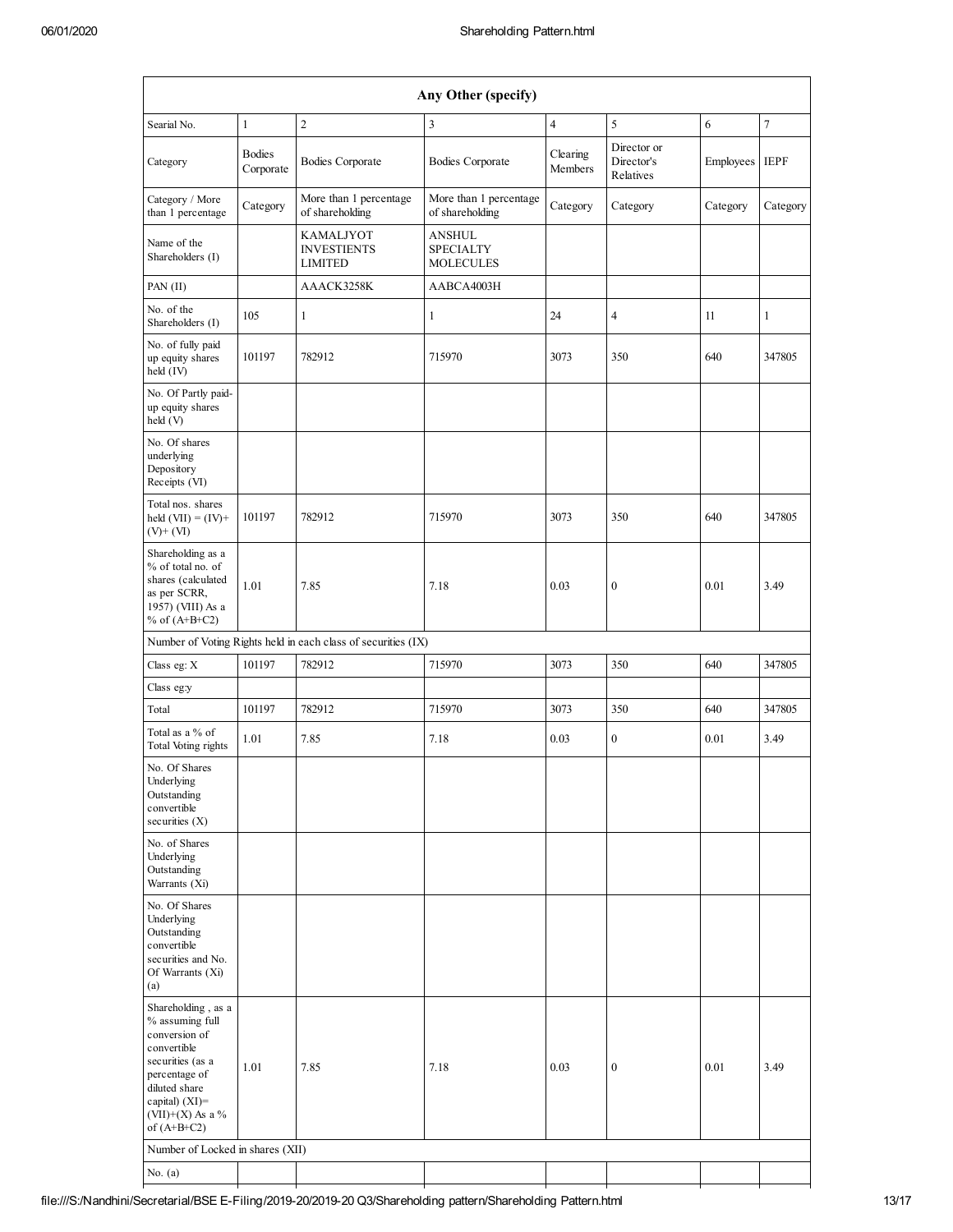## 06/01/2020 **Shareholding Pattern.html**

| As a % of total<br>Shares held (b)                                   |       |        |        |      |     |     |        |  |  |  |
|----------------------------------------------------------------------|-------|--------|--------|------|-----|-----|--------|--|--|--|
| Number of equity<br>shares held in<br>dematerialized<br>form $(XIV)$ | 95372 | 782912 | 715970 | 3073 | 100 | 260 | 347805 |  |  |  |
| Reason for not providing PAN                                         |       |        |        |      |     |     |        |  |  |  |
| Reason for not<br>providing PAN                                      |       |        |        |      |     |     |        |  |  |  |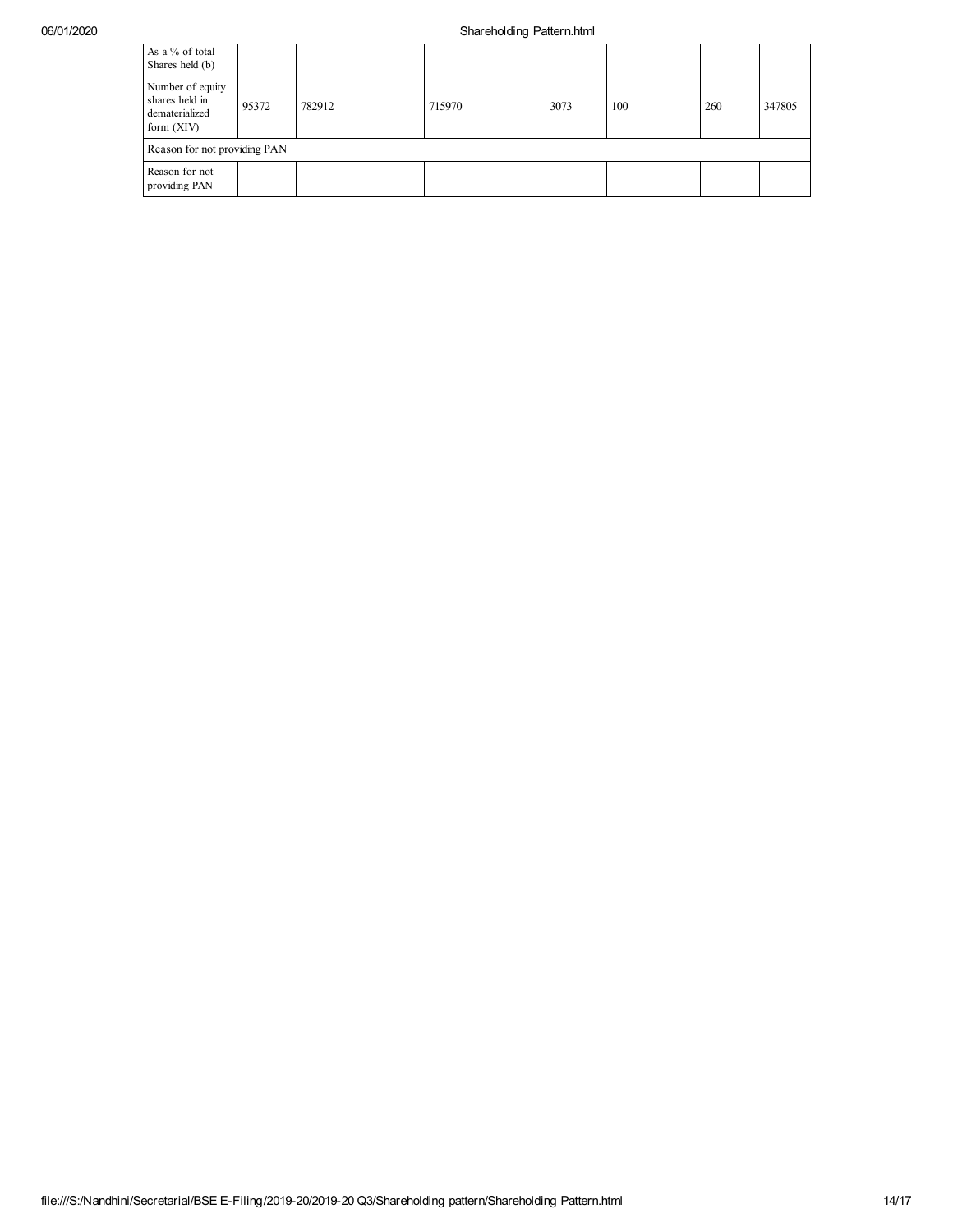| Any Other (specify)                                                                                                                                                                     |              |                                                               |                  |                       |  |  |  |  |  |  |  |
|-----------------------------------------------------------------------------------------------------------------------------------------------------------------------------------------|--------------|---------------------------------------------------------------|------------------|-----------------------|--|--|--|--|--|--|--|
| Searial No.                                                                                                                                                                             | 8            | 9                                                             | 10               |                       |  |  |  |  |  |  |  |
| Category                                                                                                                                                                                | LLP          | Non-Resident Indian (NRI)                                     | <b>Trusts</b>    |                       |  |  |  |  |  |  |  |
| Category / More<br>than 1 percentage                                                                                                                                                    | Category     | Category                                                      | Category         |                       |  |  |  |  |  |  |  |
| Name of the<br>Shareholders (I)                                                                                                                                                         |              |                                                               |                  | Click here to go back |  |  |  |  |  |  |  |
| PAN (II)                                                                                                                                                                                |              |                                                               |                  | Total                 |  |  |  |  |  |  |  |
| No. of the<br>Shareholders (I)                                                                                                                                                          | $\mathbf{1}$ | 165                                                           | $\sqrt{2}$       | 313                   |  |  |  |  |  |  |  |
| No. of fully paid<br>up equity shares<br>held (IV)                                                                                                                                      | 40000        | 37918                                                         | 450              | 531433                |  |  |  |  |  |  |  |
| No. Of Partly paid-<br>up equity shares<br>held(V)                                                                                                                                      |              |                                                               |                  |                       |  |  |  |  |  |  |  |
| No. Of shares<br>underlying<br>Depository<br>Receipts (VI)                                                                                                                              |              |                                                               |                  |                       |  |  |  |  |  |  |  |
| Total nos. shares<br>held $(VII) = (IV) +$<br>$(V)$ + $(VI)$                                                                                                                            | 40000        | 37918                                                         | 450              | 531433                |  |  |  |  |  |  |  |
| Shareholding as a<br>% of total no. of<br>shares (calculated<br>as per SCRR,<br>1957) (VIII) As a<br>% of $(A+B+C2)$                                                                    | 0.4          | 0.38                                                          | $\boldsymbol{0}$ | 5.32                  |  |  |  |  |  |  |  |
|                                                                                                                                                                                         |              | Number of Voting Rights held in each class of securities (IX) |                  |                       |  |  |  |  |  |  |  |
| Class eg: X                                                                                                                                                                             | 40000        | 37918                                                         | 450              | 531433                |  |  |  |  |  |  |  |
| Class eg:y                                                                                                                                                                              |              |                                                               |                  |                       |  |  |  |  |  |  |  |
| Total                                                                                                                                                                                   | 40000        | 37918                                                         | 450              | 531433                |  |  |  |  |  |  |  |
| Total as a % of<br>Total Voting rights                                                                                                                                                  | 0.4          | 0.38                                                          | $\boldsymbol{0}$ | 5.32                  |  |  |  |  |  |  |  |
| No. Of Shares<br>Underlying<br>Outstanding<br>convertible<br>securities (X)                                                                                                             |              |                                                               |                  |                       |  |  |  |  |  |  |  |
| No. of Shares<br>Underlying<br>Outstanding<br>Warrants (Xi)                                                                                                                             |              |                                                               |                  |                       |  |  |  |  |  |  |  |
| No. Of Shares<br>Underlying<br>Outstanding<br>convertible<br>securities and No.<br>Of Warrants (Xi)<br>(a)                                                                              |              |                                                               |                  |                       |  |  |  |  |  |  |  |
| Shareholding, as a<br>% assuming full<br>conversion of<br>convertible<br>securities (as a<br>percentage of<br>diluted share<br>capital) $(XI)$ =<br>$(VII)+(X)$ As a %<br>of $(A+B+C2)$ | 0.4          | 0.38                                                          | $\boldsymbol{0}$ | 5.32                  |  |  |  |  |  |  |  |
| Number of Locked in shares (XII)                                                                                                                                                        |              |                                                               |                  |                       |  |  |  |  |  |  |  |
| No. $(a)$                                                                                                                                                                               |              |                                                               |                  |                       |  |  |  |  |  |  |  |
| As a % of total<br>Shares held (b)                                                                                                                                                      |              |                                                               |                  |                       |  |  |  |  |  |  |  |
|                                                                                                                                                                                         |              |                                                               |                  |                       |  |  |  |  |  |  |  |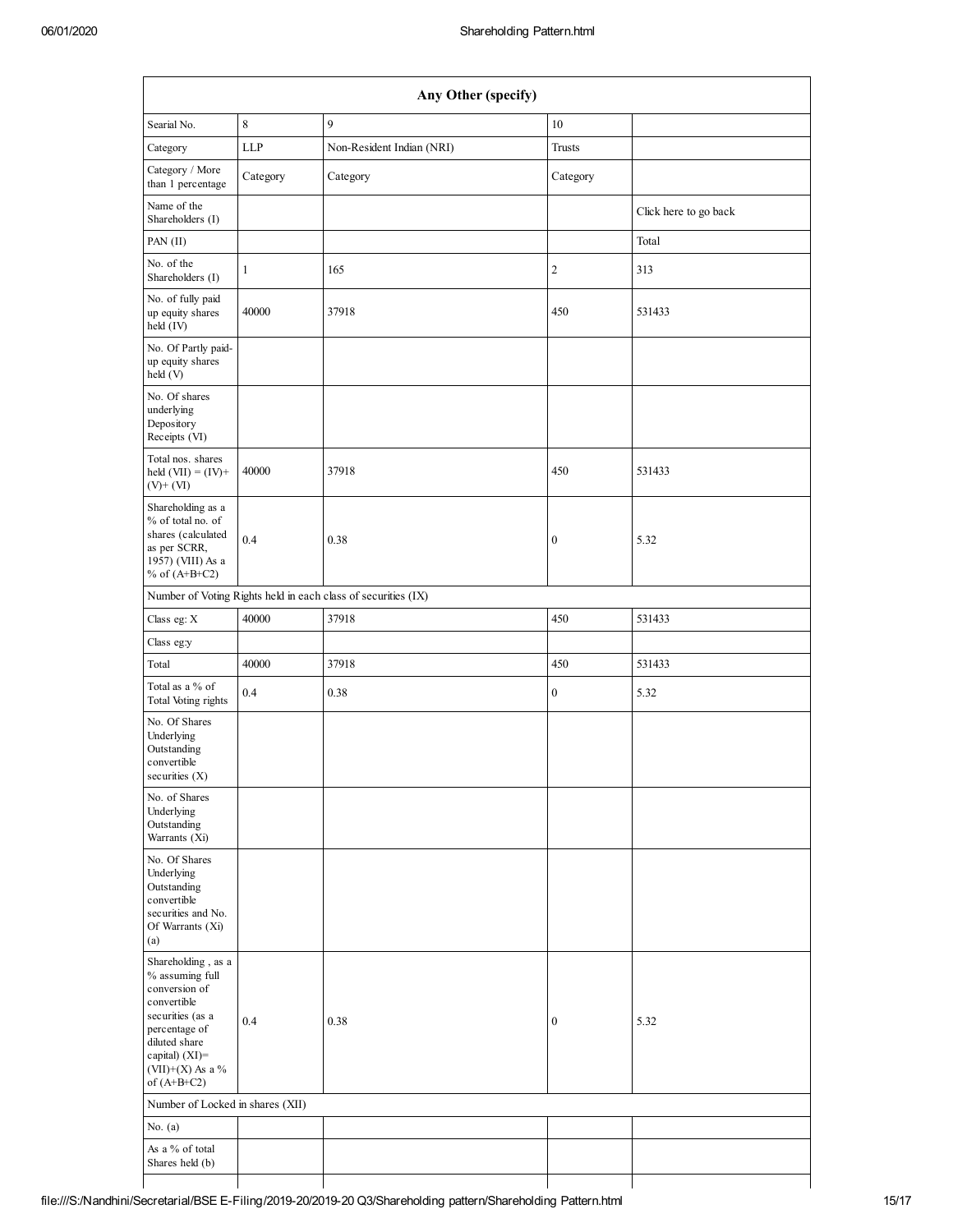### 06/01/2020 Shareholding Pattern.html

| Number of equity<br>shares held in<br>dematerialized<br>form $(XIV)$ | 40000 | 34318 | 450 | 521378 |
|----------------------------------------------------------------------|-------|-------|-----|--------|
| Reason for not providing PAN                                         |       |       |     |        |
| Reason for not<br>providing PAN                                      |       |       |     |        |